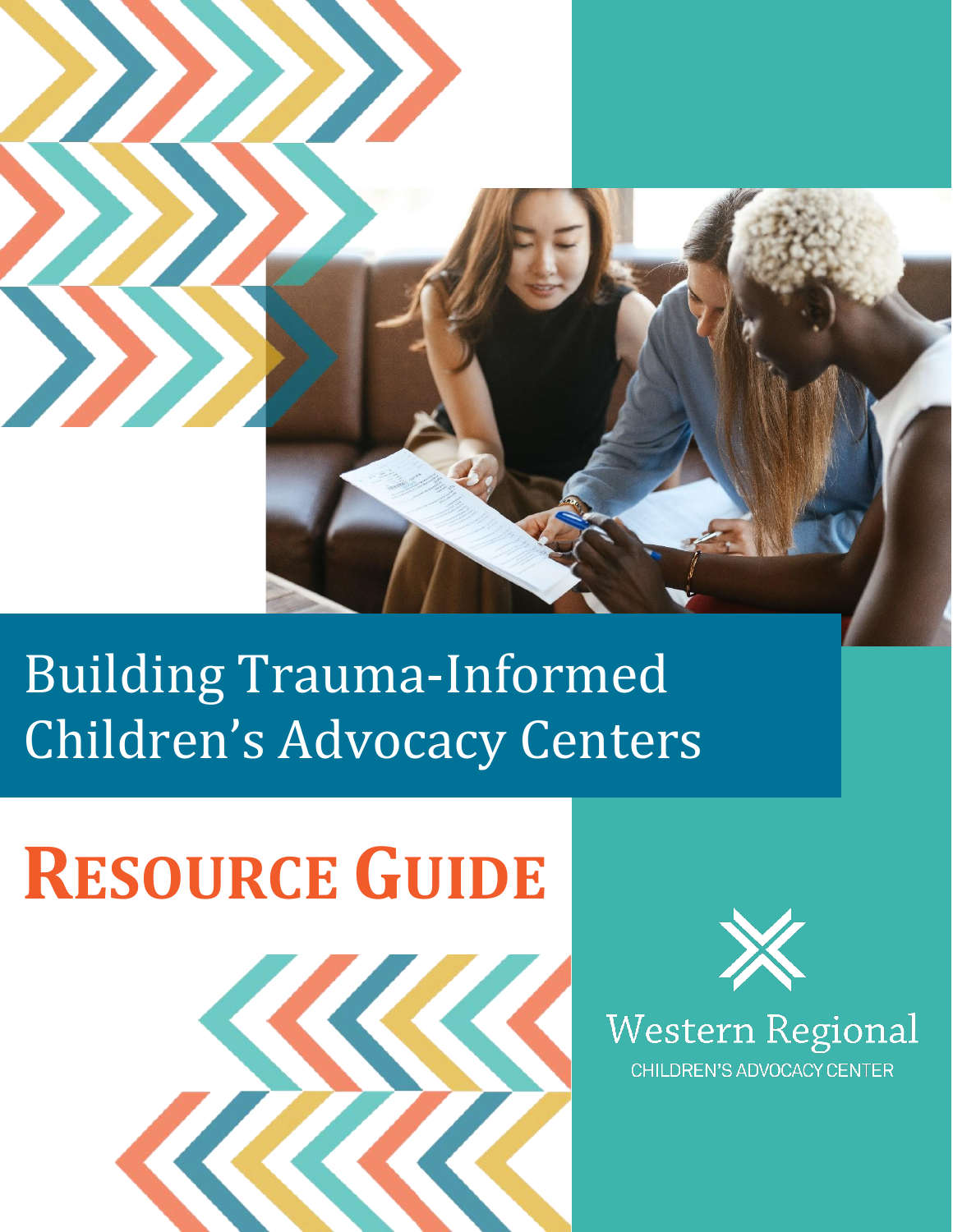# **CONTENTS**

| I.        |  |
|-----------|--|
| А.        |  |
| В.        |  |
| C.        |  |
| II.       |  |
| А.        |  |
| <b>B.</b> |  |
|           |  |
|           |  |
| А.        |  |
| <b>B.</b> |  |
|           |  |
|           |  |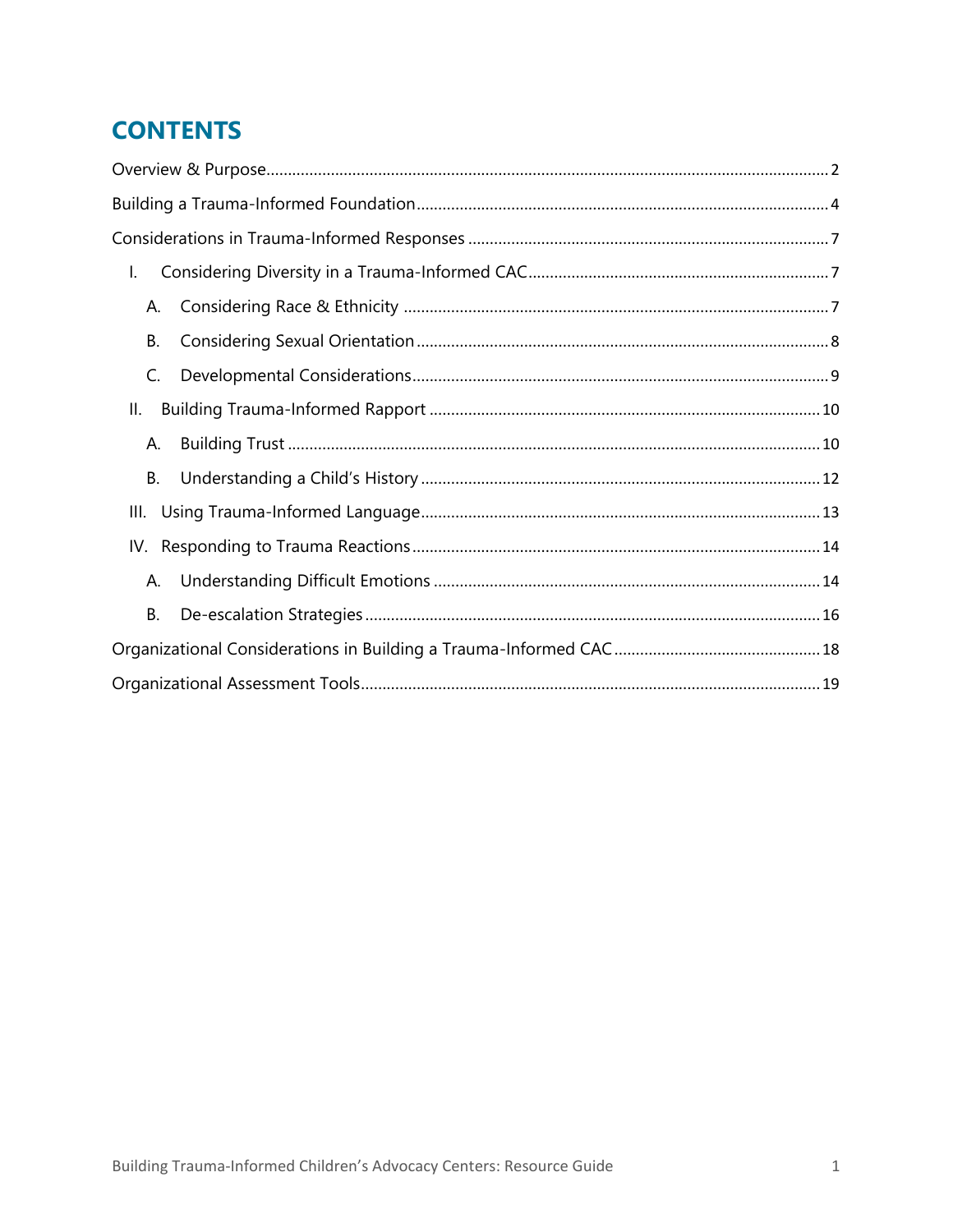# <span id="page-2-0"></span>**OVERVIEW & PURPOSE**

The Chadwick Center for Children and Families has been a long-time leader in developing tools for trauma-informed services and organizations. In 2019, its Advancing California's Trauma-Informed Systems (ACTS) project, (with support from the State of California, Office of Child Abuse and Prevention), partnered with the Los Angeles County Department of Children and Family Services (DCFS) to create "Trauma-Informed Considerations when Engaging Children and Families Toolkit" (referred to as the TIC Toolkit).

The TIC Toolkit was designed to support child welfare professionals in developing collaborative partnerships with families based on mutual respect and a common commitment to healing. The resources were chosen to aid Los Angeles DCFS in implementing a trauma-informed approach when interacting with children and families locally and improving outcomes through increasing family engagement.

To advance cross-sharing of lessons among Chadwick Center projects, Western Regional Children's Advocacy Center (WRCAC) adapted the TIC Toolkit for use in a children's advocacy center (CAC) environment by adding CAC-specific resources created by the Regional Children's Advocacy Centers (RCACs). For example, new resources include the webinar series, "**[Trauma-](https://www.westernregionalcac.org/training/webinars/)Informed Care [and Practice in a CAC Setting,](https://www.westernregionalcac.org/training/webinars/)**" produced by WRCAC, "**[Trauma-Informed](http://www.nrcac.org/wp-content/uploads/2021/06/trauma-informed-organizations-guide-2021.pdf)  [Organizations Resource Guide,](http://www.nrcac.org/wp-content/uploads/2021/06/trauma-informed-organizations-guide-2021.pdf)"** produced by Northeast Regional Children's Advocacy Center (NRCAC), and "**[Trauma-Informed Organizational Change Manual,](http://socialwork.buffalo.edu/social-research/institutes-centers/institute-on-trauma-and-trauma-informed-care/Trauma-Informed-Organizational-Change-Manual0.html)**" produced by The Institute on Trauma and Trauma-Informed Care (ITTIC) at the University at Buffalo, Buffalo Center for Social Research. Additional resources were curated from national centers, such as the National Center on Domestic Violence, Trauma & Mental Health; National Center on Law & Elder Rights; and Trauma-Informed Legal Advocacy, with trauma-informed materials identified that are suitable for specific disciplines represented within the CAC and multi-disciplinary team (MDT).

The resulting document, "Building Trauma-Informed Children's Advocacy Centers: Resource Guide," includes dozens of resources relevant to a CAC and MDT audience, categorized by resource type as follows:

**Publications** include guides, manuals, fact sheets, summary sheets, infographics, and other materials available in portable document format (pdf) or other formats that allow for distribution electronically and as a printable resource. Guides and manuals are longer documents that may require significant time to thoroughly review and are designed to assist CAC leaders in organizational and systemic change.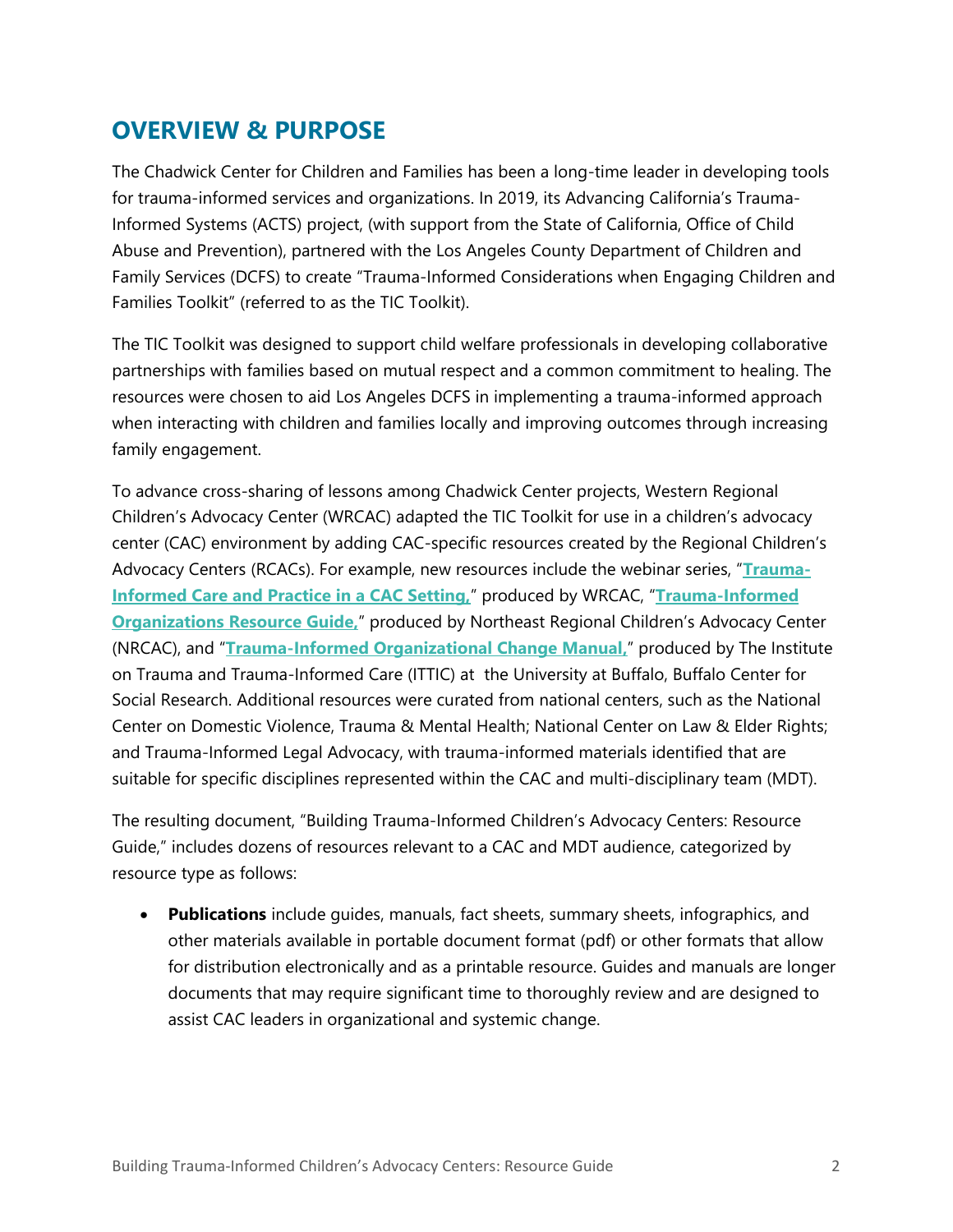- **Web-based Resources** include webinars, micro-learnings, and self-paced interactive guides on various topics. Webinars are links to recorded, live events, typically 60 to 90 minutes in length and micro-learnings are web-based videos that can typically be reviewed in 5 to 7 minutes.
- **Assessment Tools** are used to assess the degree to which an agency, such as a CAC, is trauma-informed across a variety of domains. The assessment tools require a significant amount of time to review as they include planning for and conducting assessments across multiple domains, review of collected data, and consideration of strategies to improve organizational responses across domains.

The Resource Guide is geared to CAC directors and staff as well as representatives from MDT partner agencies. To assist in identifying which materials are most applicable to which audience, each resource is categorized by discipline as follows: law enforcement, child protection, medical, mental health, victim advocacy, prosecution, CAC directors and CAC staff (including forensic interviewers and MDT coordinator/facilitators).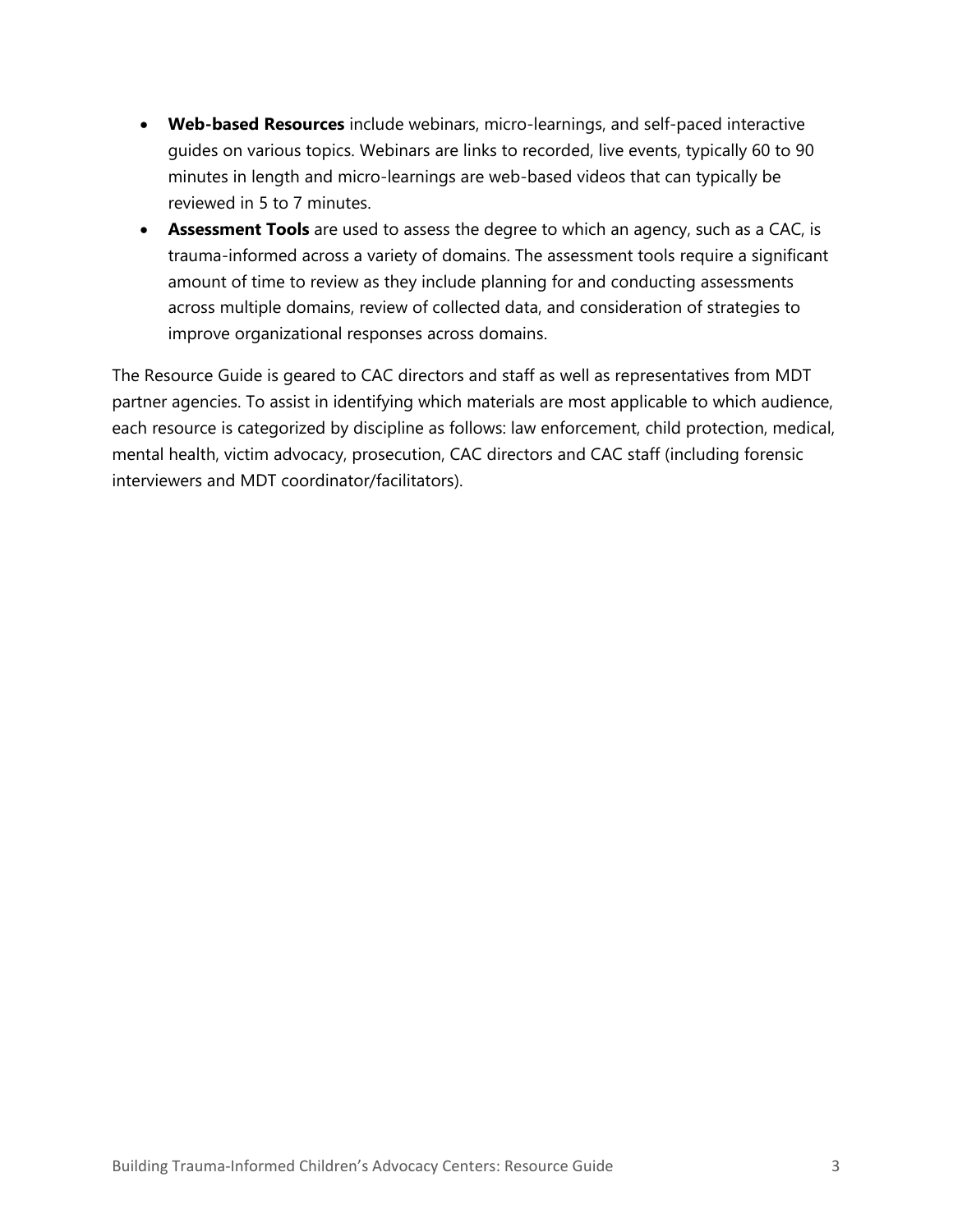# <span id="page-4-0"></span>**BUILDING A TRAUMA-INFORMED FOUNDATION**

Understanding how trauma impacts children and families is the cornerstone to quality care within a CAC. Additionally, MDT members are frequently exposed to trauma in the daily tasks of the job, and this exposure can increase the likelihood of experiencing secondary traumatic stress. Please see the resources below for understanding trauma and secondary traumatic stress.

# **[Trauma 101 and Trauma-Informed Practice by CAC and MDT Professionals](http://www.westernregionalcac.org/training/webinars/)**

**MDT Audience:** All **Source:** Western Regional Children's Advocacy Center **Type of Resource:** Web-based Resource **Topic:** Trauma **Released:** September 2020 **Use:** In this introductory webinar, Al Killen-Harvey, LCSW (Chadwick Center for Children &

Families) introduces terminology related to trauma and adverse childhood experiences (ACEs) and builds the skills of professionals working with children who have experienced trauma.

# **[Understanding Secondary Traumatic Stress](https://www.nctsn.org/sites/default/files/resources/fact-sheet/cac_understanding_secondary_traumatic_stress.pdf)**

**MDT Audience:** All **Source:** National Child Traumatic Stress Network **Type of Resource:** Publication **Topic:** Secondary traumatic stress **Released**: June 2017 **Use:** This fact sheet provides an overview of secondary traumatic stress (STS) and addresses professionals who are affected by STS, the impact of STS on the workforce, and how CACs can address STS.

# **[Encouraging Staff Wellness in Trauma-Informed Organizations](https://www.traumainformedcare.chcs.org/wp-content/uploads/2018/11/Infographic-Staff-Wellness.pdf)**

**MDT Audience:** All **Source:** Trauma-Informed Care Implementation Resource Center **Type of Resource:** Publication **Topic:** Secondary traumatic stress **Released:** December 2016 **Use:** This infographic describes an organization's move toward becoming trauma-informed; ensuring emotional wellness among professional and non-professional staff is a crucial requirement for providing high-quality care.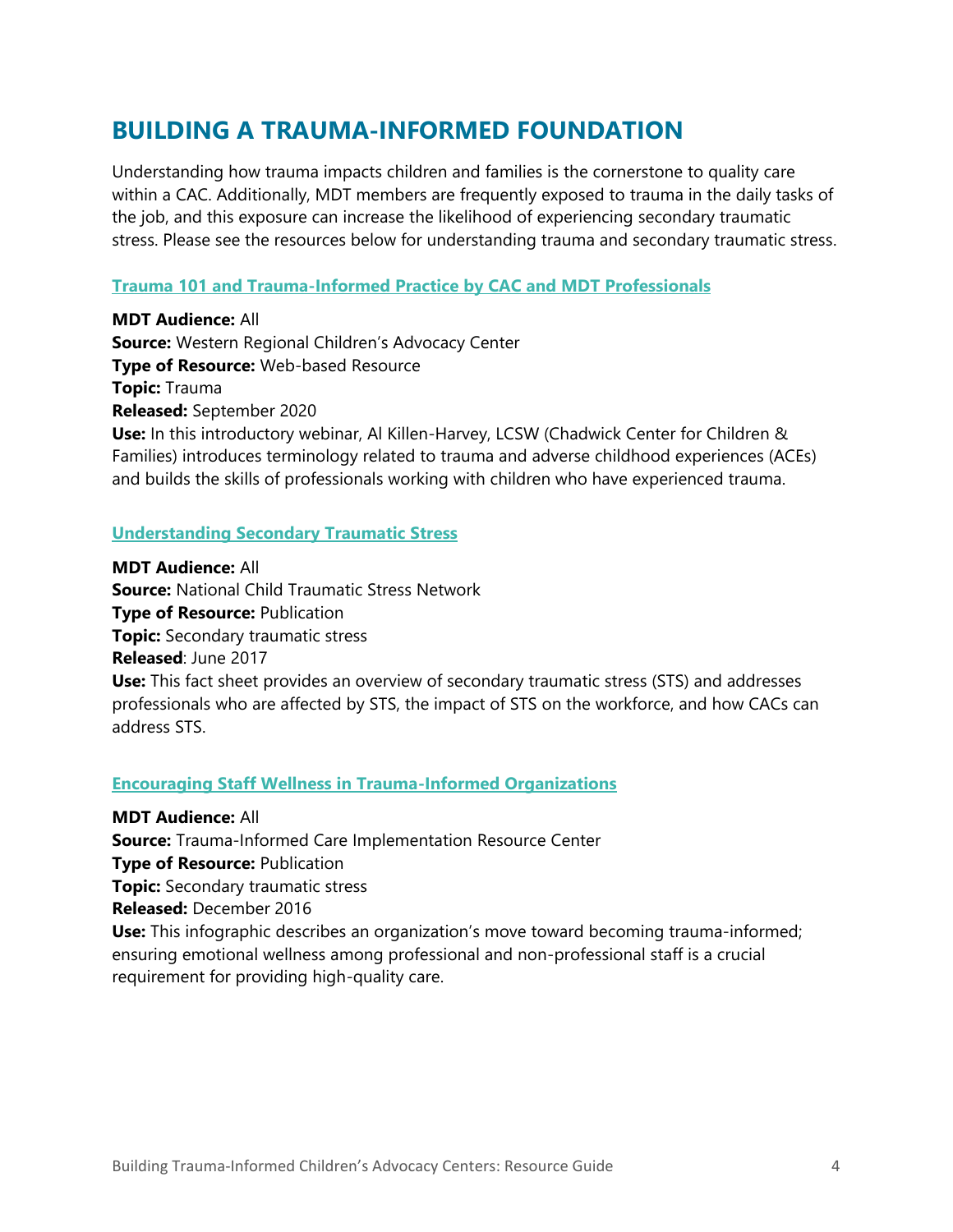# **[Trauma Lens](https://traumainformedoregon.org/wp-content/uploads/2016/01/Trauma-Lens-Exercise.pdf)**

**MDT Audience:** All **Source:** Trauma Informed Oregon **Type of Resource:** Publication **Topic:** Trauma **Released**: 2016

**Use:** This resource contains a table providing examples of how professionals can reframe challenging behaviors through a trauma lens. The examples are some of the most frequently reported in Trauma Informed Oregon trainings and include challenging behaviors from service recipients and staff.

# **[The 12 Core Concepts: Concepts for Understanding Traumatic Stress Responses in](https://www.nctsn.org/sites/default/files/resources/the_12_core_concepts_for_understanding_traumatic_stress_responses_in_children_and_families.pdf)  [Children and Families](https://www.nctsn.org/sites/default/files/resources/the_12_core_concepts_for_understanding_traumatic_stress_responses_in_children_and_families.pdf)**

**MDT Audience:** All **Source:** National Child Traumatic Stress Network **Type of Resource:** Publication **Topic:** Trauma **Released:** 2012

**Use:** This 5-page resource reviews 12 core concepts for understanding trauma in children and families, including understanding the complexity, pervasive effects, trauma reactions, and protective factors involved in trauma exposure and responses.

# **[Secondary Traumatic Stress: A Fact Sheet for Child-Serving Professionals](https://www.nctsn.org/sites/default/files/resources/fact-sheet/secondary_traumatic_stress_child_serving_professionals.pdf)**

**MDT Audience:** All **Source:** National Child Traumatic Stress Network **Type of Resource:** Publication **Topic:** Secondary traumatic stress **Released:** 2011

**Use:** This fact sheet provides a concise overview of secondary traumatic stress and its potential impact on child-serving professionals. Included is an outline of options for assessment, prevention, and interventions relevant to secondary traumatic stress, and it describes the elements necessary for transforming child-serving organizations and agencies into systems that also support worker resiliency.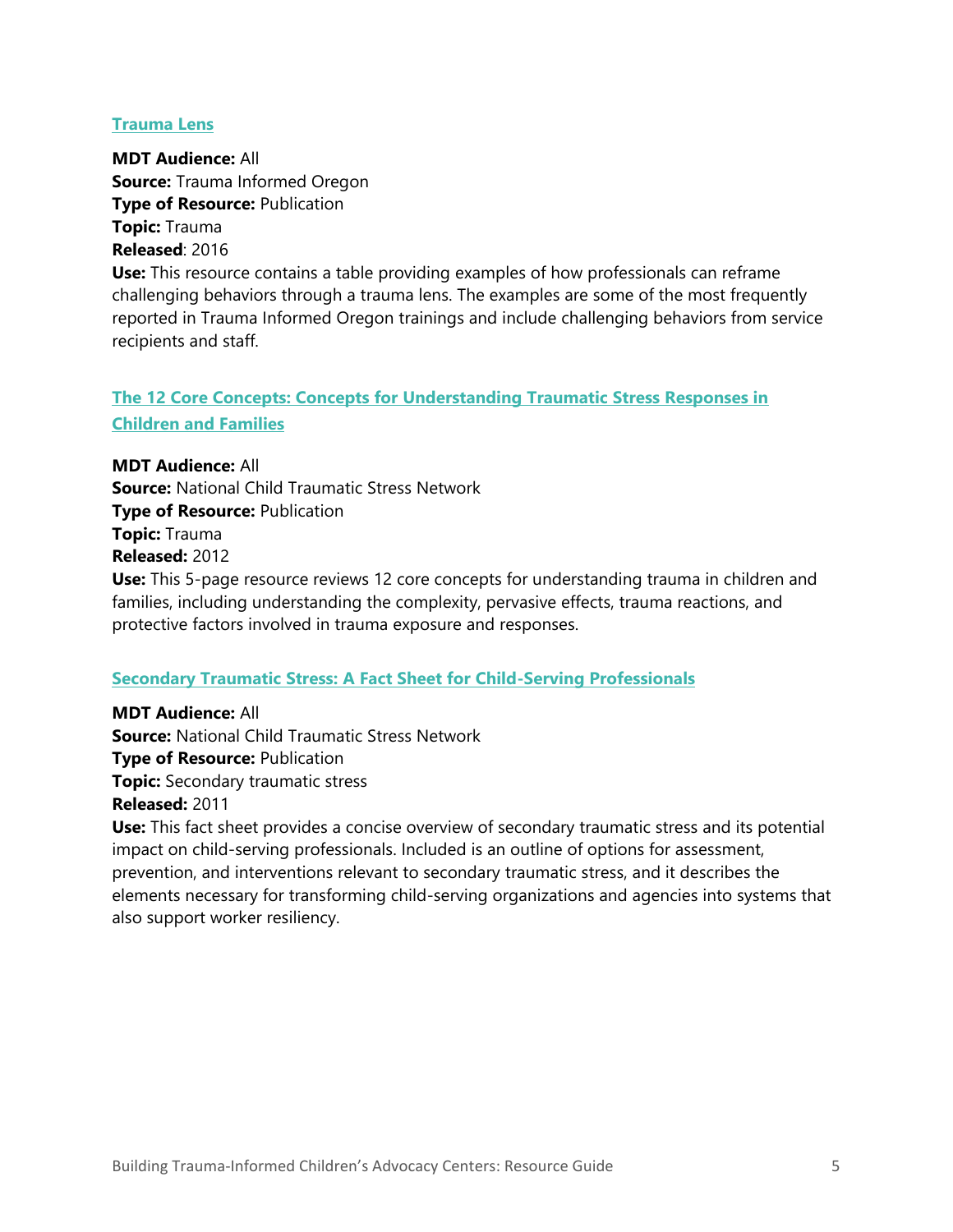# **[Reflect. Refuel. Reset](https://www.srcac.org/reflect-refuel-reset/)**

**MDT Audience:** All **Source:** Southern Regional Children's Advocacy Center **Type of Resource:** Web-based Resource **Topic:** Secondary traumatic stress **Released:** 2020

**Use:** This web-based interactive tool is a hub for resources and tools designed to help prevent and alleviate the impacts of secondary traumatic stress, often affecting CAC and MDT professionals who serve victims of child abuse and their families.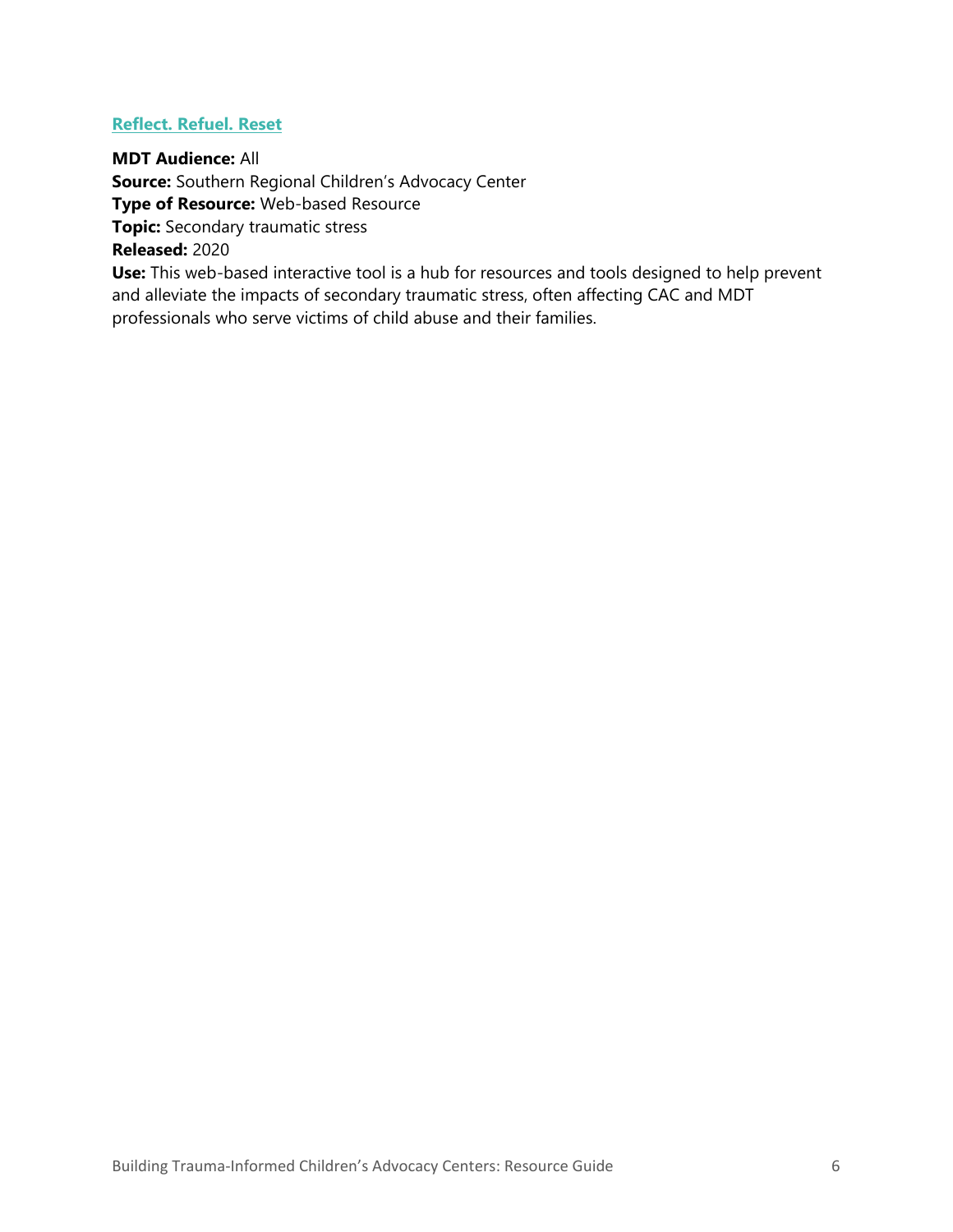# <span id="page-7-0"></span>**CONSIDERATIONS IN TRAUMA-INFORMED RESPONSES**

# <span id="page-7-1"></span>**I. Considering Diversity in a Trauma-Informed CAC**

# <span id="page-7-2"></span>**A. Considering Race & Ethnicity**

**[Resources to Support Children's Emotional Well](https://www.childtrends.org/publications/resources-to-support-childrens-emotional-well-being-amid-anti-black-racism-racial-violence-and-trauma)-Being Amid Anti-Black Racism, [Racial Violence, and Trauma](https://www.childtrends.org/publications/resources-to-support-childrens-emotional-well-being-amid-anti-black-racism-racial-violence-and-trauma)**

**MDT Audience:** Mental Health, Victim Advocacy, CAC Staff **Source:** Child Trends **Type of Resource:** Web-based Resource **Topic:** Resources to address racism **Released:** June 2020 **Use:** This web-based guide leads users in understanding racism, preparing to talk to children about racism, listening and validating feelings, providing reassurance and hope, and limiting media exposure.

# **[Culture and Trauma Brief: Preliminary Adaptations for Working with](https://www.canva.com/design/DAEPTioyWcE/kDAujLj_g6Dp8P1IYpYpvw/view?utm_content=DAEPTioyWcE&utm_campaign=designshare&utm_medium=link&utm_source=publishsharelink)  [Traumatized Latino/Hispanic Children and their Families](https://www.canva.com/design/DAEPTioyWcE/kDAujLj_g6Dp8P1IYpYpvw/view?utm_content=DAEPTioyWcE&utm_campaign=designshare&utm_medium=link&utm_source=publishsharelink)**

**MDT Audience:** Mental Health, Victim Advocacy **Source:** ACTS Project at Rady Children's Hospital San Diego **Type of Resource:** Publication **Topic:** Culture and trauma with Latino/Hispanic children and families **Released:** 2007 **Use:** This summary sheet was adapted from the NCTSN and will educate the reader on the Latino/Hispanic presence and experiences in the United States, make treatment recommendations for working with families, and think about future directions for treatment with Latino/Hispanic families.

# **[Cultural Humility](https://ncwwi.org/index.php/resourcemenu/resource-library/inclusivity-racial-equity/cultural-responsiveness/1415-cultural-humility-practice-principles/file)**

**MDT Audience:** All **Source:** National Child Welfare Workforce Institute **Type of Resource:** Publication **Topic:** Cultural humility **Released:** Unknown **Use**: This 1-page tip sheet reviews ways to create practice change with cultural humility in mind.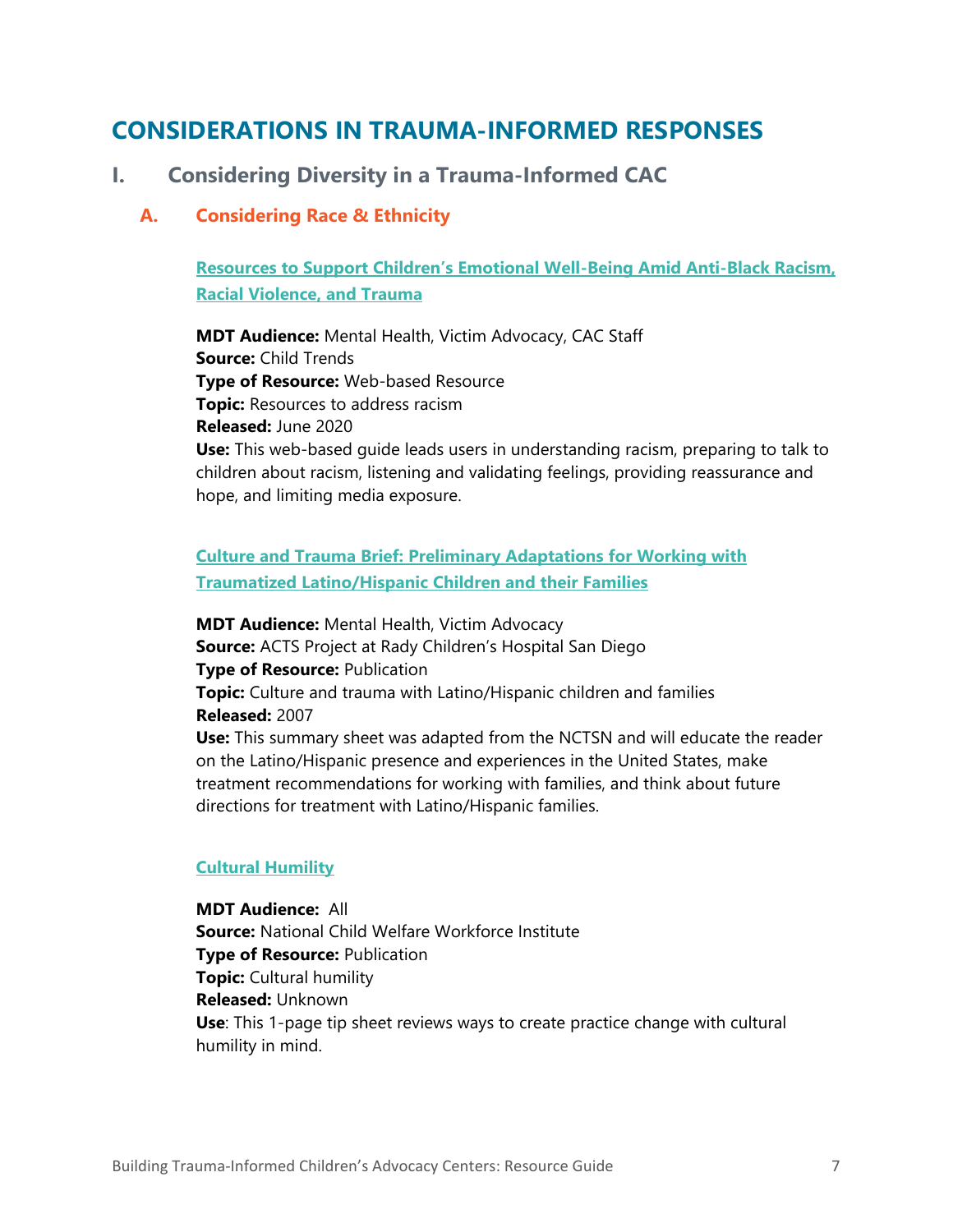# **[Effects of Refugee Trauma](https://www.nctsn.org/what-is-child-trauma/trauma-types/refugee-trauma/effects)**

**MDT Audience:** Mental Health, Victim Advocacy, CAC Staff **Source:** National Child Traumatic Stress Network **Type of Resource:** Web-based Resource **Topic:** Refugee families **Released:** Unknown **Use**: This portion of the NCTSN website reviews general symptoms that children who have experienced war trauma or persecution may experience as well as the impact of exposure to traumatic events separated by age group and developmental stages.

# <span id="page-8-0"></span>**B. Considering Sexual Orientation**

#### **[Adopting a Trauma-Informed Approach for LGBTQ Youth](https://www.canva.com/design/DAEPw9IGfcs/640-7T6SKQPao8CjjEzoQg/view?utm_content=DAEPw9IGfcs&utm_campaign=designshare&utm_medium=link&utm_source=recording_view)**

#### **MDT Audience:** All

**Source:** National Resource Center for Mental Health Promotion and Youth Violence Prevention

**Type of Resource:** Web-based Resource

**Topic:** LGBTQIA+ Youth

**Released:** December 2020

**Use:** This 3-minute micro-learning was adapted to help schools and community agencies (1) understand why adopting a trauma-informed approach for LGBTQIA+ youth is needed; and (2) create trauma-informed environments that consider the unique trauma-related needs of LGBTQIA+ youth.

## **[Trauma Among Gay, Lesbian, Bisexual, and Transgendered Youth](https://learn.nctsn.org/mod/nctsnwebinar/view.php?id=10101)**

# **MDT Audience:** All

**Source:** National Child Traumatic Stress Network **Type of Resource:** Web-based Resource **Topic:** LGBTQIA+ Youth and trauma **Released:** February 2016

**Use:** This webinar raises awareness of the vulnerability to abuse and neglect among gay, lesbian, bisexual, and transgender adolescents. During the presentation, the stages of sexual identity development as they relate to LGBTQIA+ youth and the barriers to LGBTQIA+ youth coming to terms with their sexuality are identified. Issues that arise in the child welfare arena are also discussed.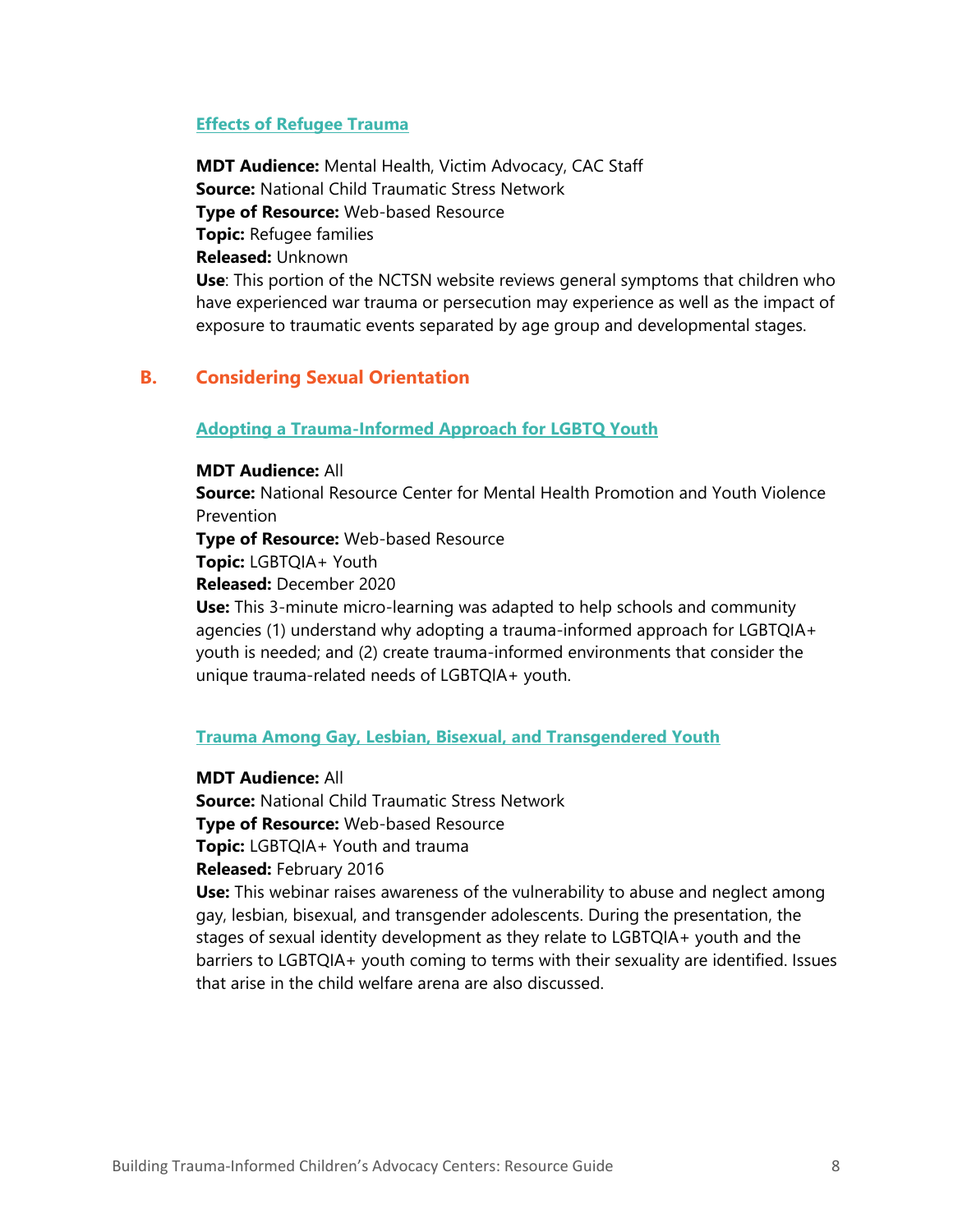# <span id="page-9-0"></span>**C. Developmental Considerations**

### **[Child Development and Trauma Guide](https://www.canva.com/design/DAEQC2NQ5E8/OStY0_Uvr38ukNwD1GIwJg/view?utm_content=DAEQC2NQ5E8&utm_campaign=designshare&utm_medium=link&utm_source=publishsharelink)**

**MDT Audience:** All **Source:** ACTS Project at Rady Children's Hospital San Diego **Type of Resource:** Publication **Topic:** Child development and trauma **Released:** December 2020 **Use:** This summary sheet was adapted and serves as a guide for MDT professionals to integrate knowledge from child development, child abuse and trauma and importantly to offer practical, age-appropriate advice as to the needs of children and their parents when trauma has occurred.

#### **Helping Young Children Who Have Experienced Trauma**

**MDT Audience:** All **Source:** ACTS Project at Rady Children's Hospital San Diego **Type of Resource:** Publication **Topic:** Young children and trauma **Released:** December 2020 **Use:** This summary sheet was adapted from Child Trends (2017; Publication # 2017- 19) and describes early childhood trauma and its effects, offers strategies for early childhood programs, and presents recommendations to support trauma-informed care for this vulnerable group.

### **[Helping Children Cope After a Traumatic Event](http://childmind.org/wp-content/uploads/Child-Mind-Intitute-Parents-Guide-Traumatic-Event.pdf)**

**MDT Audience:** Mental Health, Victim Advocacy, CAC Staff **Source:** Child Mind Institute **Type of Resource:** Publication **Topic:** Coping and trauma **Released:** 2016 **Use:** This guide was assembled by psychiatrists, psychologists, and mental health experts who specialize in crisis situations. It offers simple tips on what to expect, what to do, and what to look out for in the wake of a traumatic event. There are general suggestions as well as age-specific information.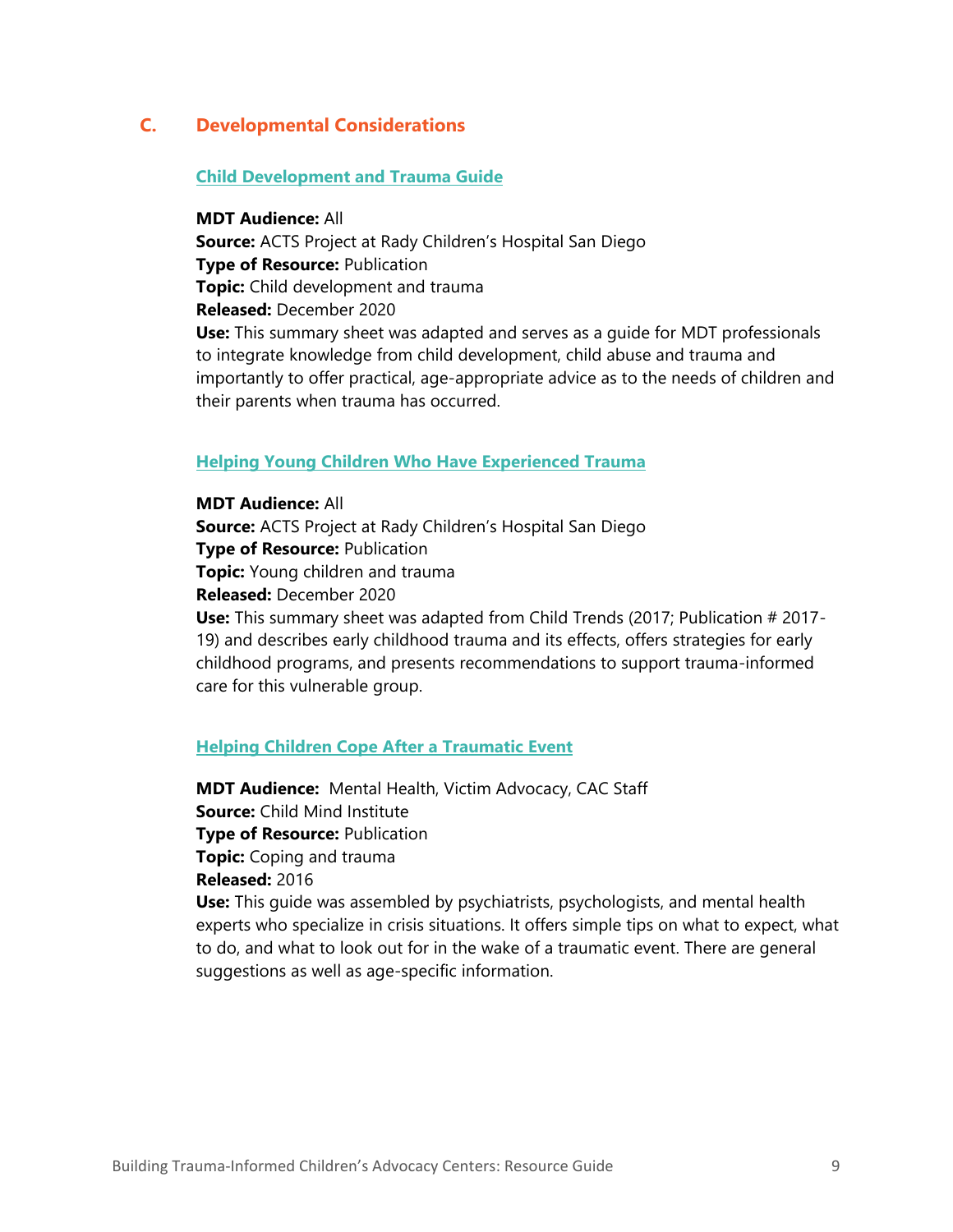### **[How Can Trauma Impact the Brain?](https://tfcbt.org/wp-content/uploads/2018/05/Trauma-and-the-Brain-Handout-2014.pdf)**

**MDT Audience:** Mental Health, Medical **Source:** CBT+ **Type of Resource:** Publication **Topic**: Stress and the brain **Released:** 2014 **Use:** This 2-page guide reviews different parts of the brain that are affected by trauma as well as tips for helping children who have experienced trauma.

# <span id="page-10-0"></span>**II. Building Trauma-Informed Rapport**

# <span id="page-10-1"></span>**A. Building Trust**

# **[Trauma-Informed Lawyering](https://ncler.acl.gov/Files/Trauma-Informed-Lawyering.aspx)**

**MDT Audience:** Prosecution **Source:** National Center on Law & Elder Rights **Type of Resource: Publication Topic:** Rapport building strategies **Released:** September 2019 **Use:** This tip sheet reviews an introduction to trauma, secondary traumatic stress, and strategies to build rapport with clients. A trauma-informed legal practice aims to reduce re-traumatization and recognize the role trauma plays in the lawyer-client relationship. Integrating trauma-informed practices provides lawyers with the opportunity to increase connections to their clients and improve advocacy.

#### **[Trauma-Informed Legal Advocacy: Trauma, Memory & Trust-Building](http://www.nationalcenterdvtraumamh.org/wp-content/uploads/2013/08/TILA_Trauma_Memory_TrustBuildingApr22.pdf)**

**MDT Audience:** Prosecution, Victim Advocacy **Source:** Trauma-Informed Legal Advocacy (TILA) **Type of Resource:** Publication **Topic:** Delayed disclosure and dissociation **Released:** March 2015 **Use:** This resource provides education on delayed disclosures, dissociation, trauma's impact on memory, and language to use with clients to build rapport to increase accurate disclosures. The TILA Project is designed to offer guidance to legal advocates and lawyers on applying trauma-informed principles to doing legal advocacy with survivors of domestic violence.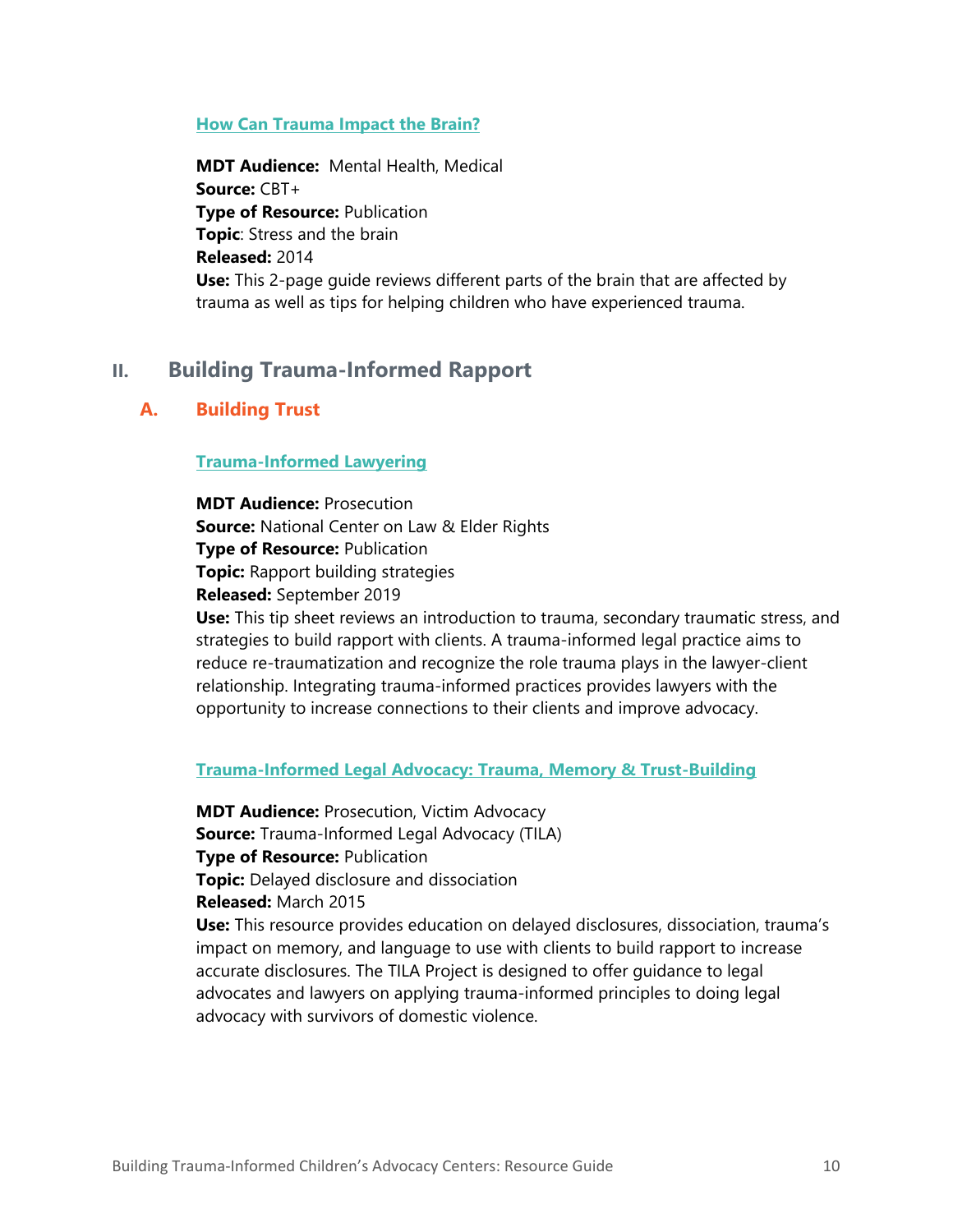#### **[Trauma-Informed Legal Advocacy: Frustration & Anger](http://www.nationalcenterdvtraumamh.org/wp-content/uploads/2013/08/TILA_ReflectivePractice_Apr22.pdf)**

**MDT Audience:** Law Enforcement, Prosecution, Victim Advocacy, CAC Staff **Source:** Trauma-Informed Legal Advocacy **Type of Resource:** Publication **Topic:** Regulating emotions and reflective practice **Released:** March 2015 **Use:** This resource provides information on perspective-taking and compassion for the client and reviews burnout and secondary traumatic stress for providers. Additionally, it provides an activity to engage in reflective practice with a co-worker to improve staff well-being.

# **[Preparing for Court Proceedings with Survivors of Domestic Violence: Tips for](http://www.nationalcenterdvtraumamh.org/wp-content/uploads/2013/03/NCDVTMH-2013-Preparing-for-Court-Proceedings.pdf)  [Civil Lawyers and Legal Advocates](http://www.nationalcenterdvtraumamh.org/wp-content/uploads/2013/03/NCDVTMH-2013-Preparing-for-Court-Proceedings.pdf)**

**MDT Audience:** Prosecution, Victim Advocacy **Source:** National Center on Domestic Violence, Trauma & Mental Health **Type of Resource: Publication Topic**: Court preparation **Released:** March 2013 **Use:** This resource provides tips for civil lawyers and legal advocates to recognize and adjust to the challenges survivors experience in the courtroom.

# **[Preparing for Court Proceedings: An Info & Worksheet for Survivors, Legal](http://www.nationalcenterdvtraumamh.org/wp-content/uploads/2013/09/Preparing-for-Court-short-handout-Aug2013-updatedSept13.doc)  [Advocates and Lawyers](http://www.nationalcenterdvtraumamh.org/wp-content/uploads/2013/09/Preparing-for-Court-short-handout-Aug2013-updatedSept13.doc)**

**MDT Audience:** Prosecution, Victim Advocacy **Source:** National Center on Domestic Violence, Trauma & Mental Health **Type of Resource:** Publication **Topic:** Court preparation worksheet **Released:** August 2013 **Use:** This worksheet can be utilized with clients to help prepare them in a traumainformed way to the stressors of the courtroom.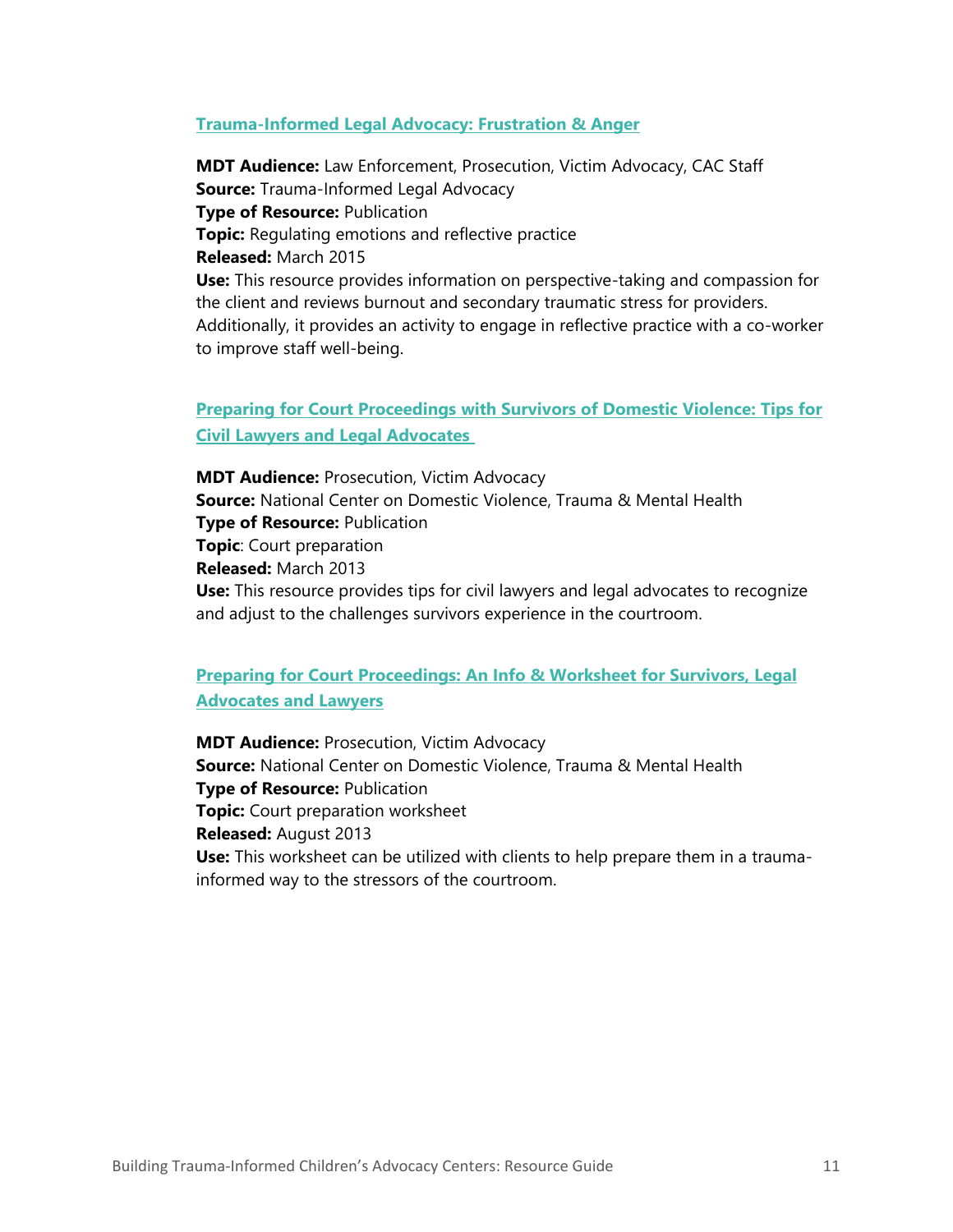#### **[Trauma and Behavior Part 3: The Importance of Relationship](https://www.youtube.com/watch?v=g7hq9ujeIwM)**

**MDT Audience:** Law Enforcement, Mental Health, Victim Advocacy, CAC Staff **Source:** Family and Children's Resource Program **Type of Resource:** Web-based Resource **Topic:** Building relationships **Released:** June 2013 **Use:** This 5-minute micro-learning reviews steps to build trust, develop empathy, increase predictability, and increase engagement with children who have experienced trauma.

#### **[Practical Interventions to Help Children Affected by Trauma](https://www.canva.com/design/DAEOvsuF6Mc/FiHjHKMvy10N6fs0JR6axg/view?utm_content=DAEOvsuF6Mc&utm_campaign=designshare&utm_medium=link&utm_source=recording_view)**

**MDT Audience:** Mental Health, Victim Advocacy, CAC Staff **Source:** ACTS Project at Rady Children's Hospital San Diego **Type of Resource:** Web-based Resource **Topic:** Rapport building strategies **Released:** 2010 **Use:** This 5-minute micro learning is adapted from Multiplying Connections is focused on teaching children's services professionals the impact of trauma on development; how to recognize children's reactions to trauma; and how to promote healing through trauma-informed care.

# <span id="page-12-0"></span>**B. Understanding a Child's History**

**[Tips for Identifying and Addressing Trauma Re-enactment with Children, Youth,](https://www.actsproject.com/public/uploads/ckeditor/5f9073f03d8c41603302384.pdf)  [and Young Adults](https://www.actsproject.com/public/uploads/ckeditor/5f9073f03d8c41603302384.pdf)**

**MDT Audience:** Law Enforcement, Mental Health, Victim Advocacy, CAC Staff **Source:** Center for Trauma Informed Child Welfare Policy, Programs and Practices **Type of Resource:** Publication **Topic:** Addressing challenging child behaviors **Released:** 2020 **Use:** This 2-page tip sheet defines trauma re-enactment behaviors in children and youth and identifies strategies to respond to challenging behaviors.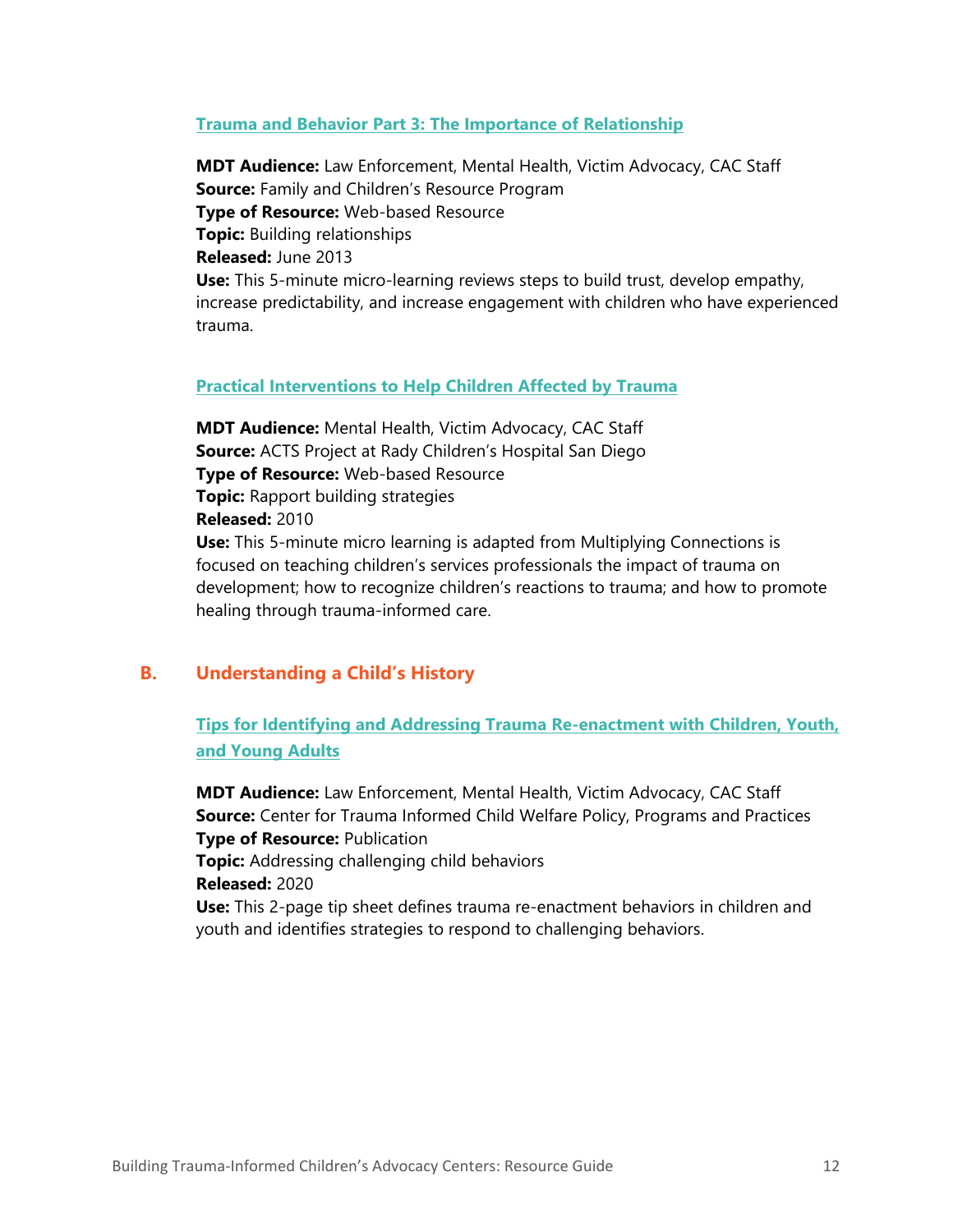# **[What Do I Do?](https://www.echoparenting.org/dev/wp-content/uploads/2018/07/Echo_TI-Support-for-Children-Web-8x11.pdf)**

**MDT Audience:** All **Source:** Echo Training **Type of Resource:** Publication **Topic**: Seven steps for building rapport with children **Released:** June 2017 **Use:** This infographic describes seven steps to walk a provider through how to create safety, regulate the nervous system, build relationships, and foster growth for children who have experienced trauma.

## **[The Invisible Suitcase](https://www.canva.com/design/DAEOdNCh_ko/3baGCQJGCl6y8TMojHvulg/view?utm_content=DAEOdNCh_ko&utm_campaign=designshare&utm_medium=link&utm_source=publishsharelink)**

**MDT Audience:** All **Source:** ACTS Project at Rady Children's Hospital San Diego **Type of Resource:** Web-based Resource **Topic:** Understanding a child's trauma history through an analogy **Released:** March 2008 **Use:** This self-paced micro-learning was adapted from the NCTSN and educates the reader on what the "invisible suitcase" represents, how it impacts behavior, what resource parents and providers can do, and understanding compassion fatigue.

# <span id="page-13-0"></span>**III. Using Trauma-Informed Language**

# **[Building Rapport with Sex Trafficking Survivors](https://youtu.be/Bqz1Si10-_Q)**

**MDT Audience:** All **Source:** Journey Out **Type of Resource:** Web-based Resource **Topic:** Youth sex trafficking **Released:** January 2020 **Use:** This 7-minute micro-learning guides the audience on how to approach or relate to

someone who has been through extreme trauma, such as sex trafficking. Tips include staying neutral in your language, self-compassion, setting limits, use of humor, and deep breathing.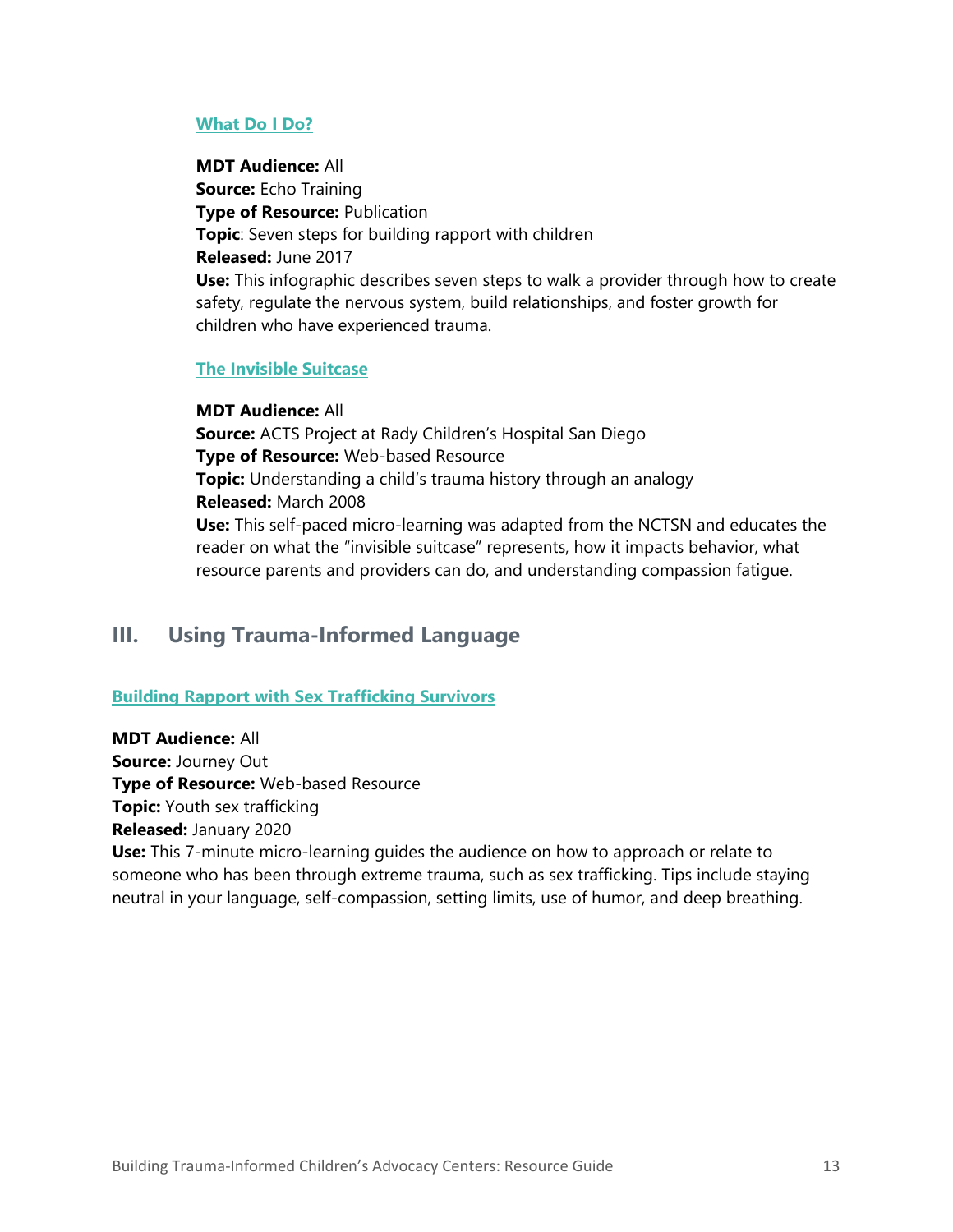# **[Language to Use with Survivors of Youth Sex Trafficking](http://iofa.org/wp-content/uploads/2017/05/IOFA-Trauma-Informed-Language.pdf)**

**MDT Audience:** All **Source:** International Organization for Adolescents **Type of Resource:** Publication **Topic:** Youth sex trafficking **Released:** 2018 **Use:** This fact sheet can be used as a guide for conversations while working with youth potentially trafficked for sex. When working with vulnerable youth it is important to be empathic and use empowering trauma-informed language. Language and terms should mirror the youth's language.

# **[What Every Judge Needs to Know About Trauma](https://nasmhpd.org/sites/default/files/DRAFT_Essential_Components_of_Trauma_Informed_Judicial_Practice.pdf)**

**MDT Audience:** Prosecution **Source:** Substance Abuse and Mental Health Services Administration **Type of Resource:** Publication **Topic**: Courtroom communication and language **Released:** 2013 **Use:** This issue brief provides information, specific strategies, and resources that many treatment court judges have found beneficial. Recognizing the impact of past trauma on treatment court participants does not mean that you must be both judge and treatment provider. Rather, trauma awareness is an opportunity to make small adjustments that improve judicial outcomes while

minimizing avoidable challenges and conflict during and after hearings.

# <span id="page-14-0"></span>**IV. Responding to Trauma Reactions**

# <span id="page-14-1"></span>**A. Understanding Difficult Emotions**

**[Understanding Trauma Reactions and Behavior Problems](https://www.actsproject.com/public/uploads/ckeditor/5f9073772ca131603302263.pdf)**

**MDT Audience:** Mental Health, Victim Advocacy, CAC Staff **Source:** Advancing California's Trauma-Informed Systems **Type of Resource:** Publication **Topic**: Recognizing trauma reactions **Released:** December 2020 **Use:** This PowerPoint presentation describes the fight-flight-freeze response and associated behavior challenges that trauma-exposed children experience. It also helps providers differentiate between general behavior problems and trauma reactions.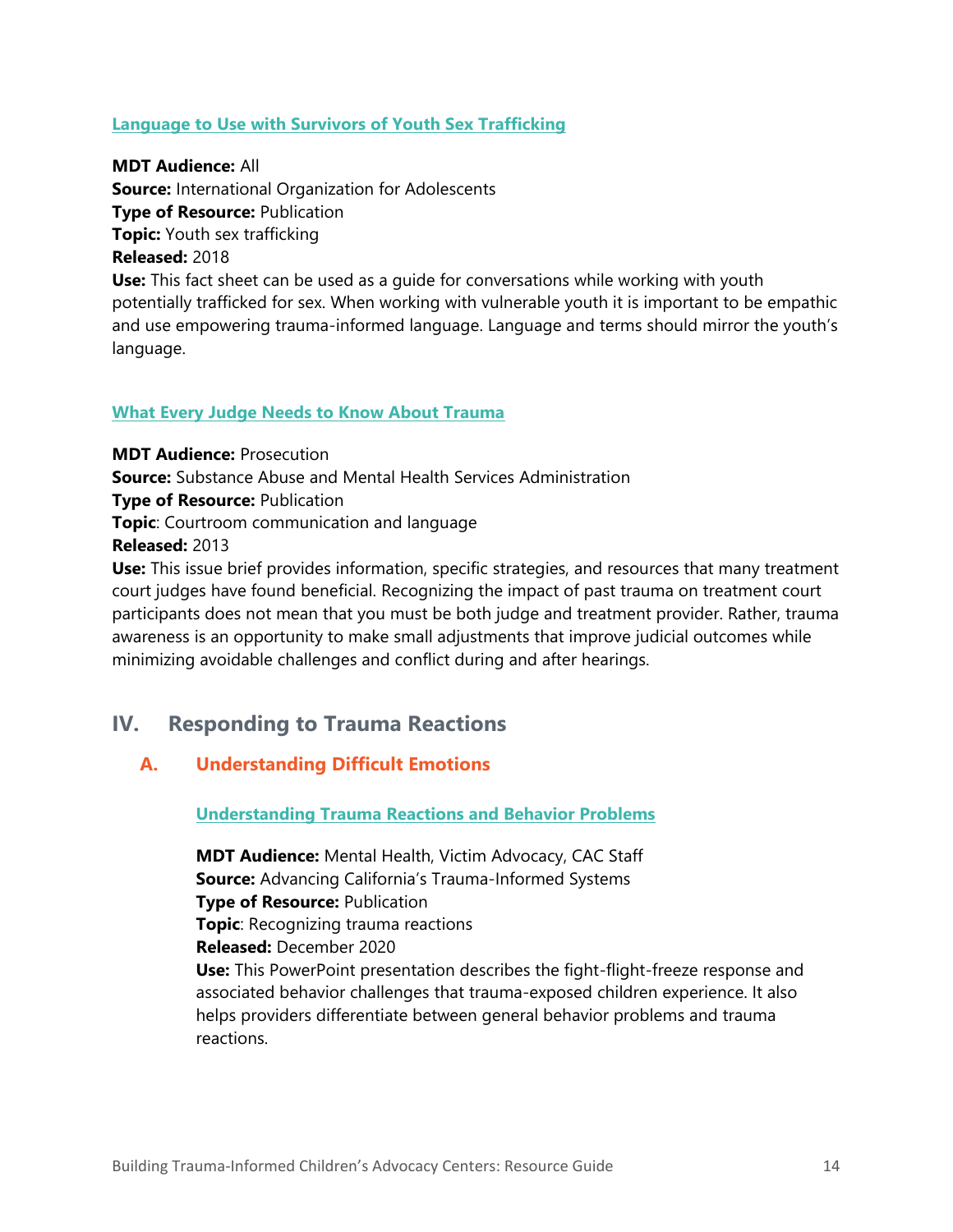# **[Tips for Identifying and Addressing Trauma Reminders with Children, Youth,](https://www.actsproject.com/public/uploads/ckeditor/5f907399467361603302297.pdf)  [and Young Adults](https://www.actsproject.com/public/uploads/ckeditor/5f907399467361603302297.pdf)**

**MDT Audience:** Mental Health, Victim Advocacy **Source:** Center for Trauma Informed Child Welfare Policy, Programs and Practices **Type of Resource:** Publication **Topic**: Trauma reminders **Released:** 2020 **Use:** This resource can guide providers to help identify trauma reminders among children, youth, and young adults. It is important to explain what trauma reminders are and to know how to ask them about their possible trauma reminders.

#### **[Trauma-Informed Legal Advocacy: Legal Interviewing and Traumatic Triggers](http://www.nationalcenterdvtraumamh.org/wp-content/uploads/2013/08/TILA_Traumatic_TriggersApr22.pdf)**

**MDT Audience:** Prosecution, Victim Advocacy **Source:** Trauma-Informed Legal Advocacy (TILA) **Type of Resource:** Publication **Topic**: Trauma triggers **Released:** March 2015 **Use:** This resource provides education on survivors' common responses to trauma

triggers and how to apply trauma-informed principles to support clients by reducing possible triggers in the environment and responding to client while being triggered. The TILA Project is designed to offer guidance to legal advocates and lawyers on applying trauma-informed principles to doing legal advocacy with survivors of domestic violence.

#### **[Trauma-Informed Legal Advocacy: Emotional Safety Planning for Court](http://www.nationalcenterdvtraumamh.org/wp-content/uploads/2013/08/TILA_PreparingforCourt_MH_Apr22doc.pdf)**

**MDT Audience: Prosecution, Victim Advocacy Source:** Trauma-Informed Legal Advocacy (TILA) **Type of Resource:** Publication **Topic**: Safety planning **Released:** March 2015 **Use:** This resource provides four practical steps to help someone emotionally prepare for court. The TILA Project is designed to offer guidance to legal advocates and lawyers on applying trauma-informed principles to doing legal advocacy with survivors of domestic violence.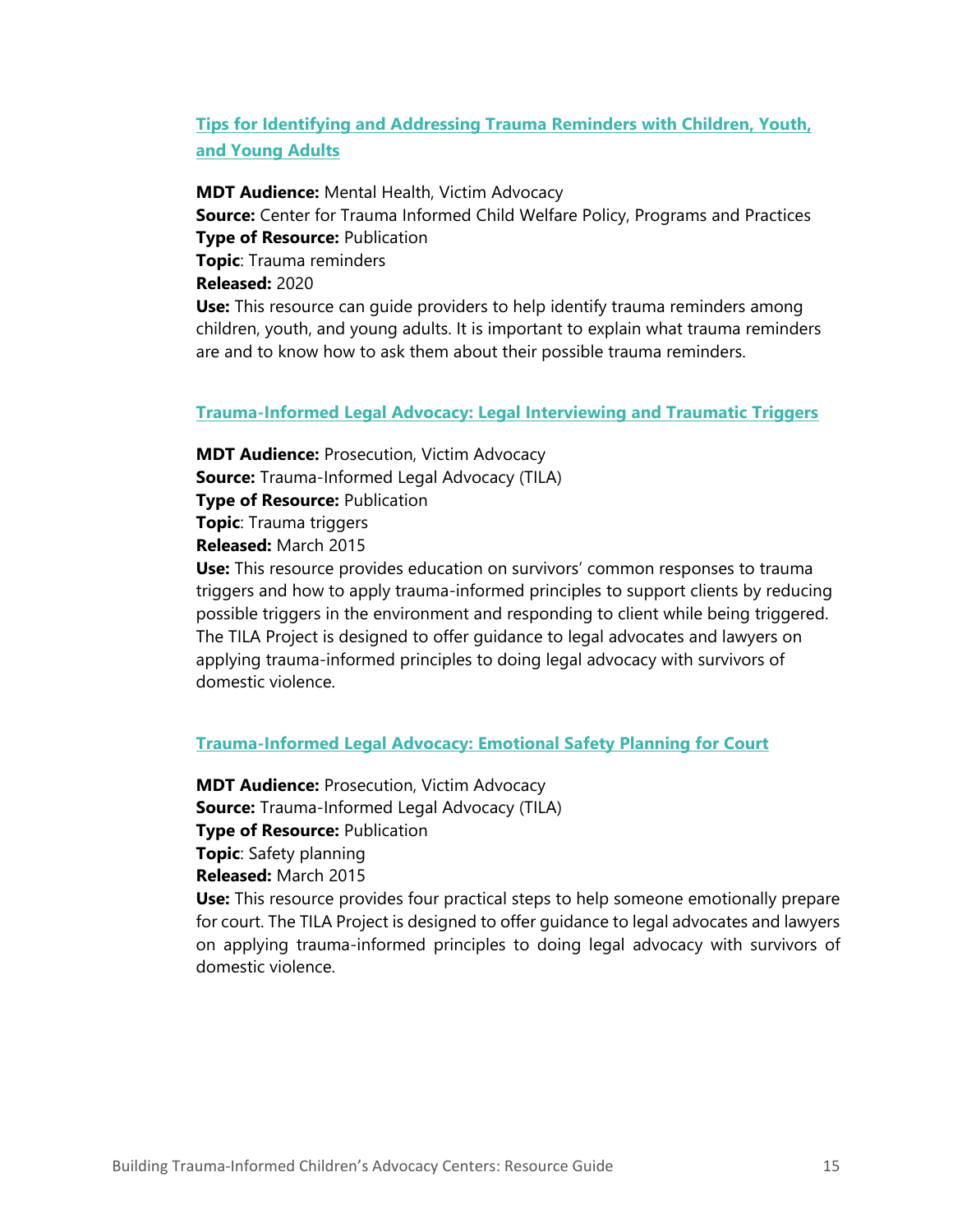### **[Understanding and Helping Children who Dissociate](http://lianalowenstein.com/articleProfDissociation.pdf)**

**MDT Audience:** Mental Health **Source:** Liana Lowenstein, MSW **Type of Resource:** Publication **Topic**: Dissociation **Released:** 2014 **Use:** This 3-page handout describes what dissociation looks like in children who have experienced trauma and provides brief, practical, strategies providers can use to respond to dissociation. While the handout was developed for therapists, the information and strategies are relevant to all helping professionals.

# <span id="page-16-0"></span>**B. De-escalation Strategies**

## **[What To Do with Heavy Feelings](https://www.actsproject.com/public/uploads/ckeditor/5fb6f8a0a5f951605826720.pdf)**

**MDT Audience:** Mental Health, Victim Advocacy **Source:** University of Oklahoma Health Sciences Center **Type of Resource:** Publication **Topic**: Emotion Regulation and Feeling Identification **Released:** 2020 **Use:** This 1-page guide summarizing feeling identification and helping children regulate a range of emotions.

#### **[Simple Strategies for Intervening with Traumatized and Dysregulated Youth](https://www.canva.com/design/DAEOd9_f7xU/Hy6esFy-ULseU6_-QUx4Xw/view?utm_content=DAEOd9_f7xU&utm_campaign=designshare&utm_medium=link&utm_source=recording_view)**

**MDT Audience:** Mental Health, Victim Advocacy, CAC Staff **Source:** ACTS Project at Rady Children's Hospital San Diego **Type of Resource:** Web-based Resource **Topic**: Strategies to help with regulation **Released:** 2017

**Use:** This 5-minute micro-learning is adapted from a presentation by Dr. Rebecca Ezechukwu, University of New Mexico Health Sciences Center, and describes how self-regulation and dysregulation develop and introduces strategies to build attunement and manage de-escalation.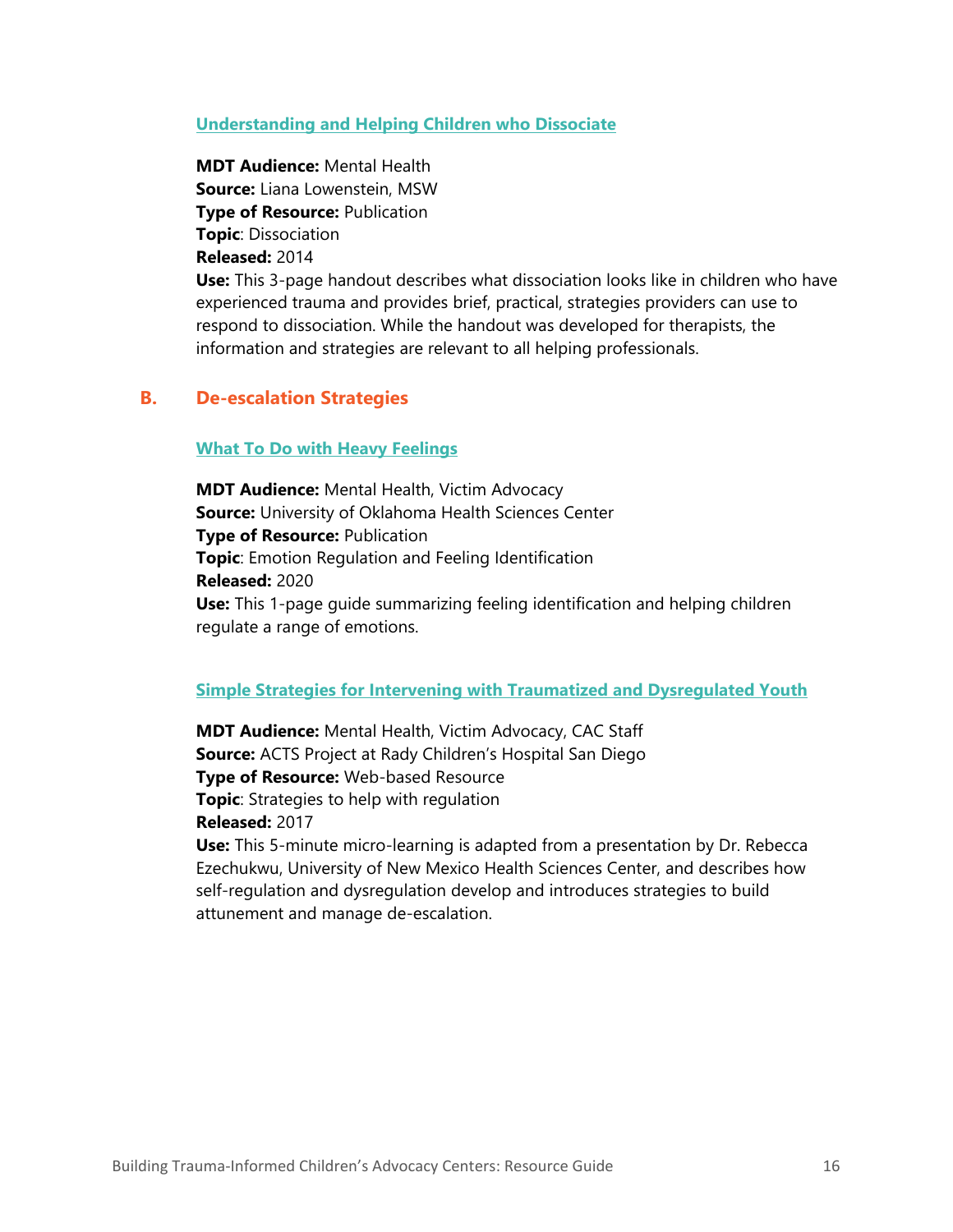# **[Coaching on Coping Skills Handout](https://oklahomatfcbt.org/wp-content/uploads/2020/09/Coaching-on-Coping-Skills.pdf)**

**MDT Audience:** All **Source:** University of Oklahoma Health Sciences Center **Type of Resource:** Publication **Topic**: Creating a sense of safety for children **Released:** 2014 **Use:** This 1-page handout describes the fight-flight-freeze response and ways helping professionals can create a sense of safety to help children experiencing a traumatic response de-escalate.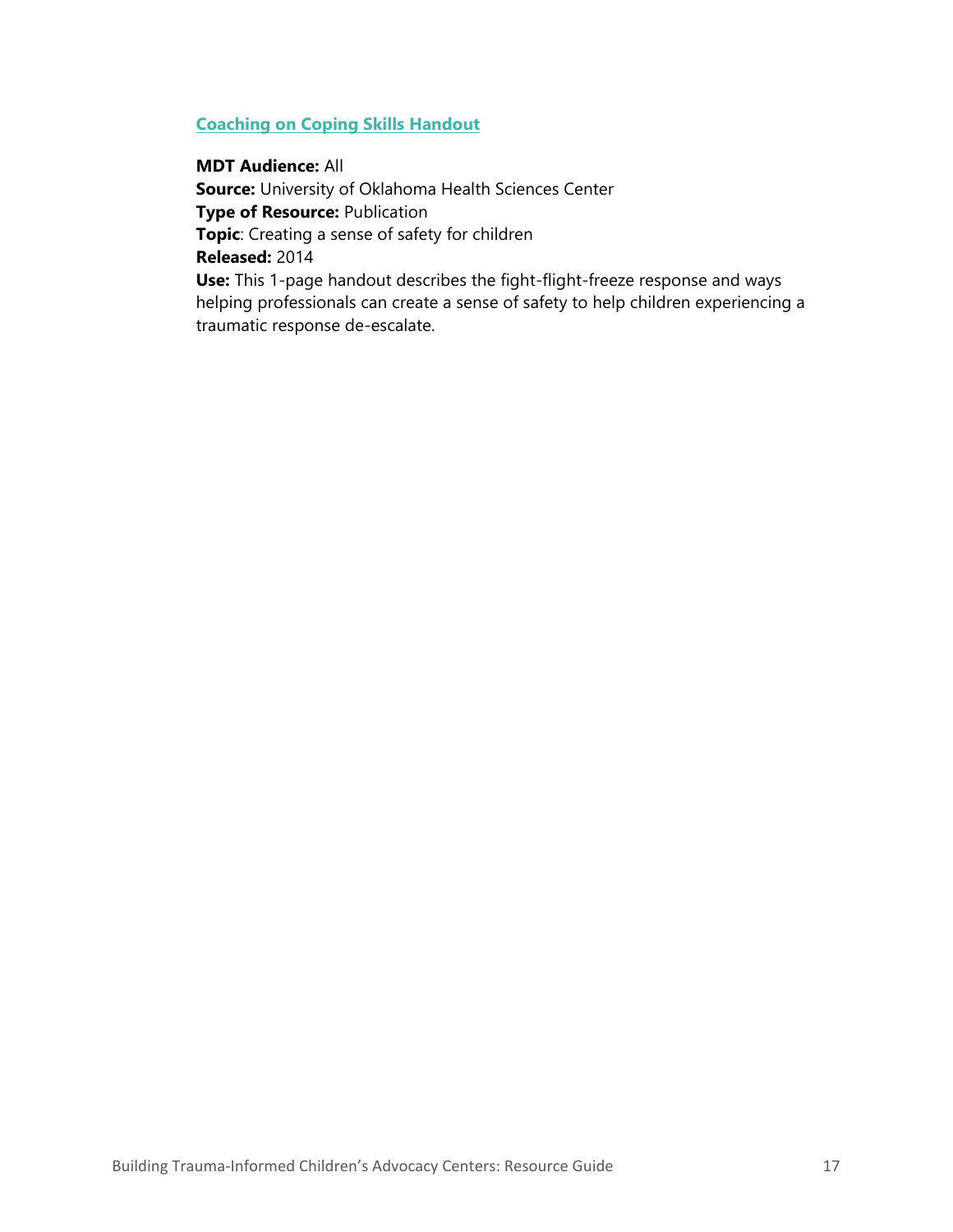# <span id="page-18-0"></span>**ORGANIZATIONAL CONSIDERATIONS IN BUILDING A TRAUMA-INFORMED CAC**

The resources below are aimed at helping organizations understand the degree to which they are trauma informed. These resources may be particularly helpful for CAC directors as they consider how to build trauma-informed CACs.

# **[Ensuring Children's Advocacy Centers are Trauma](http://www.westernregionalcac.org/training/webinars/)-Informed Organizations**

**MDT Audience:** CAC Directors **Source:** Western Regional Children's Advocacy Center **Type of Resource:** Web-based Resource **Topic:** Trauma-informed organizations **Released**: October 2020 **Use:** In this webinar, Melissa Bernstein, Ph.D. (Chadwick Center for Children and Families, ACTS Project) discusses the framework for systems change that incorporates trauma-informed decision-making and responses by organizations that serve children and families who have experienced trauma.

# **[Trauma-Informed Organizations Resource Guide](http://www.nrcac.org/wp-content/uploads/2021/06/trauma-informed-organizations-guide-2021.pdf)**

**MDT Audience:** CAC Directors **Source:** Northeast Regional Children's Advocacy Center & New York State Children's Alliance **Type of Resource:** Publication **Topic:** Trauma-informed organizations **Released**: January 2019 **Use:** This resource guide outlines the 10 key development areas for trauma-Informed organizations, provides tools to assist CAC leaders in organizational change, and highlights successful efforts by CACs in the Northeast region.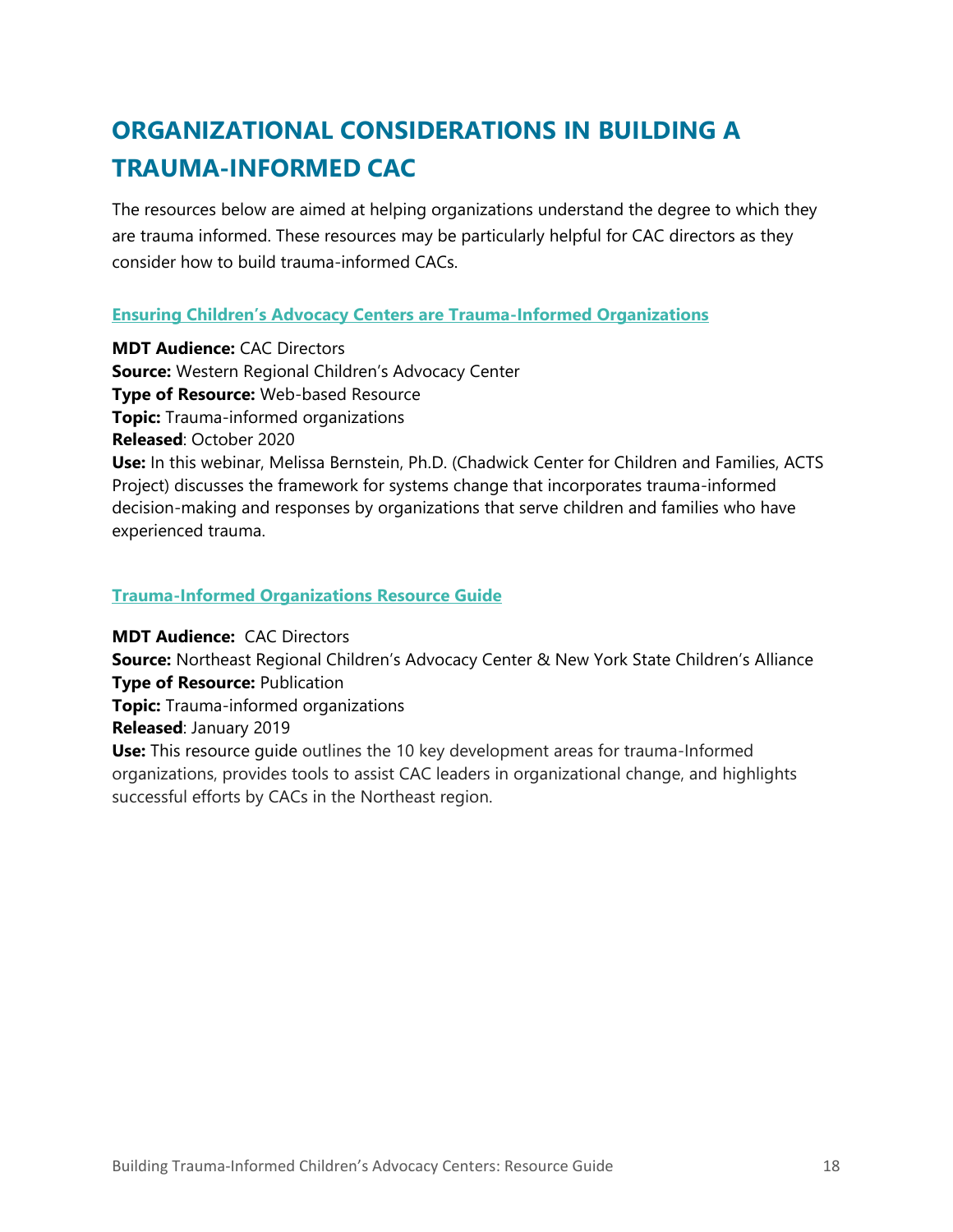# <span id="page-19-0"></span>**ORGANIZATIONAL ASSESSMENT TOOLS**

The following measurement tools are used to assess the degree to which an agency, such as a CAC, is trauma-informed across a variety of domains.

# **[Assessing and Improving Trauma-Informed Care in Children's Advocacy Centers](http://www.westernregionalcac.org/training/webinars/)**

**MDT Audience:** CAC Directors **Source:** Western Regional Children's Advocacy Center **Type of Resource:** Web-based Resource **Topic:** Organizational assessment **Released:** October 2020 **Use:** In this webinar, Jennifer Hossler, MSW (Project Intersect) reviews the use of the National Child Traumatic Stress Network (NCTSN) Trauma-Informed Organizational Assessment (TIOA) tool for assessment of a CAC. The webinar covers how changes in the organization can improve staff skills and services provided to children and families who have experienced trauma.

# **[Trauma-Informed Organizational Change Manual](http://socialwork.buffalo.edu/social-research/institutes-centers/institute-on-trauma-and-trauma-informed-care/Trauma-Informed-Organizational-Change-Manual0.html)**

**MDT Audience:** CAC Directors **Source:** University at Buffalo – Buffalo Center for Social Research **Type of Resource:** Assessment Tool **Topic:** Trauma-informed organizations **Released:** January 2019, Updated October 2021 **Use:** This manual provides a step-by-step guide with assessment tools for anyone interested in implementing a trauma-informed approach. The purpose of the manual is to guide organizations and systems in planning for, implementing, and sustaining trauma-informed organizational change.

# **[NCTSN Trauma-Informed Organizational Assessment](https://www.nctsn.org/trauma-informed-care/nctsn-trauma-informed-organizational-assessment)**

**MDT Audience:** CAC Directors **Source:** National Child Traumatic Stress Network **Type of Resource:** Assessment Tool **Topic:** Organizational assessment **Released:** 2020 **Use:** NCTSN's Trauma-Informed Organizational Assessment (TIOA) tool helps organizations assess their current practices in the context of serving children and families who have experienced trauma. Results from the assessment can drive organizational change to identify, prioritize, implement and sustain trauma-informed practices.